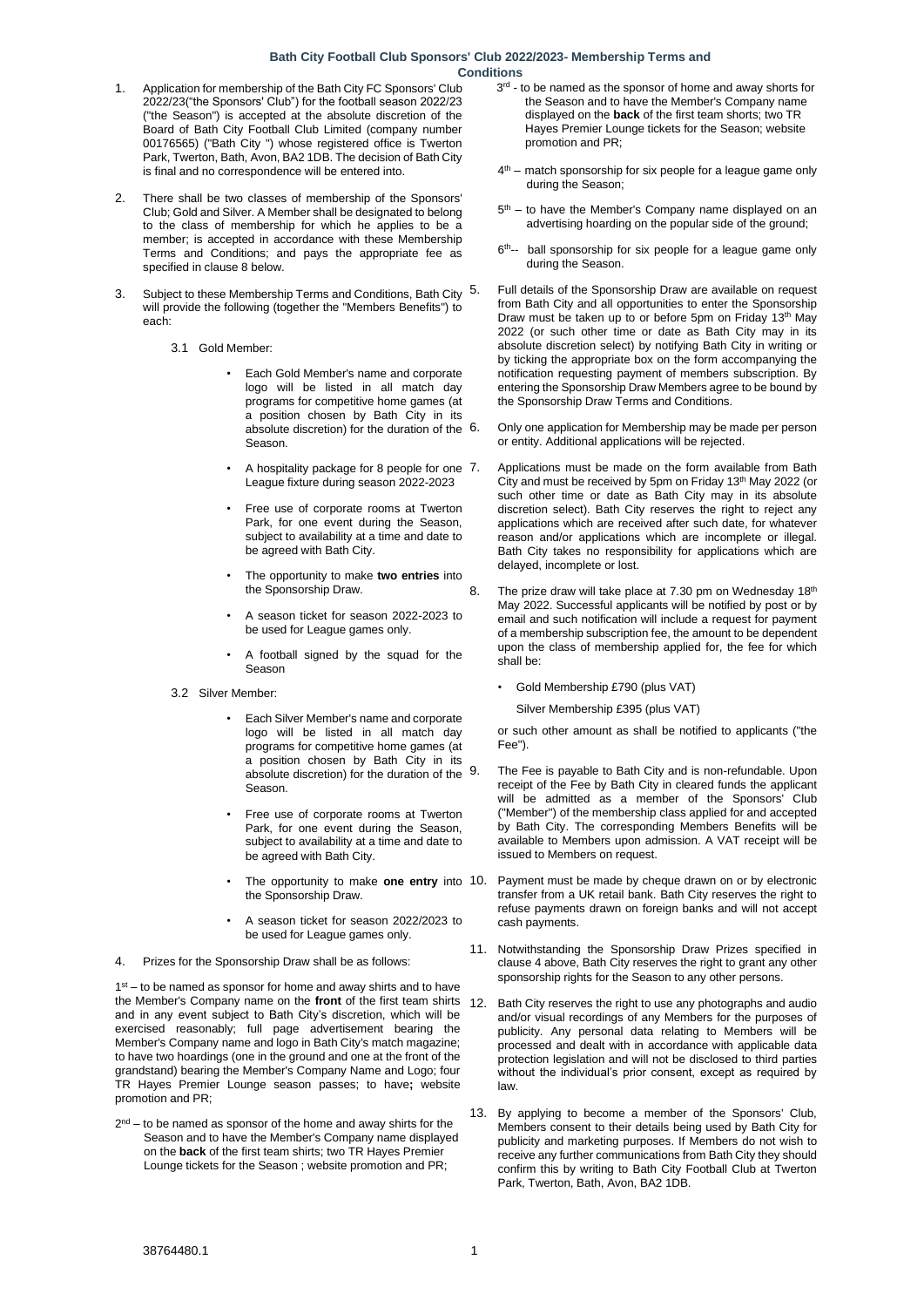- 14. Bath City does not accept any responsibility for any damage, 22. The entire liability of Bath City to any Member shall not in any loss, injury, loss of opportunity or disappointment suffered by any Member whether as a result of membership, entering or failing to enter the Sponsorship Draw, or as a result of 23. accepting or failure to accept or use any Members Benefit or any prize.
- 15. Membership will end on 31 May 2023. Any Members Benefits not used or claimed by a Member will no longer be available after this date.
- 16. No cash alternative will be offered or paid in respect of any Members Benefit not used or claimed by a Member within the requisite period.
- 17. If Bath City is unable to fulfill any of the Members Benefits for whatever reason, Bath City may at its discretion substitute alternative benefits but makes no warranties or guarantees as to the location of or amenity of any benefit provided as a substitute.
- 18. Each Member agrees:
	- that it will pay the Fee;
	- it will use all Members Benefits' granted to it at all times in a manner consistent with the good name, goodwill, reputation and image of the Sponsors' Club and will not use or allow the Members Benefits to be used at any time to the detriment of the reputation of Bath City;
	- that the Members Benefits are personal and not transferable, not exchangeable, shall not be sold, assigned or transferred and shall not be purchased or obtained from or through any person otherwise than directly from Bath City:
	- that it shall neither use nor permit its membership to be  $27$ . used other than in a proper and lawful manner and will neither cause nor permit any disruption or any nuisance, annoyance or inconvenience to Bath City and shall at all times comply with and shall procure that its guests, employees, and other representatives comply with these Membership Terms and Conditions (as varied from time to time by Bath City), and such other rules and regulations as Bath City shall from time to time make for the control, order or regulation of the members of the Sponsors' Club, and all other applicable laws and regulations;
	- that it will comply with the rules and regulations in force from time to time governing visitors to Twerton Park.
- 19. Bath City shall have no liability for the acts or omissions of 29. Members, their employees, agents, representatives or guests.
- 20. If for any reason beyond the control of Bath City, any football matches (whether league, friendly or otherwise), training sessions or publicity events do not take place in whole or in 30. part or as scheduled then Bath City shall have no liability to any Member and shall not be required or obliged to refund any Fee (or any part thereof) or any other consideration supplied.
- 21. Bath City, its officers, employees, agents and representatives 31. shall not be liable to any Member (whether for breach of contract, negligence or otherwise) for any:
	- (a) loss of anticipated savings or revenues; or
	- (b) loss of profits; or
	- (c) loss of contracts or business opportunities; or
	- (d) loss of goodwill or damage to reputation; or
	- (e) indirect loss, damage, cost, expense, claim or other liability whatsoever

which arises out of or in connection with membership of the Sponsors' Club.

- event exceed the Fee paid to Bath City by that Member.
- Nothing in these Membership Terms and Conditions shall be deemed to operate as a limitation or exclusion of liability in respect of death or personal injury caused by the negligence of either party or its employees, agents or subcontractors, or otherwise as prohibited by law.
- 24. Each Member, for itself and all those for whom it is directly or indirectly responsible shall indemnify Bath City, its officers, employees, agents, representatives and sub-contractors and shall hold harmless from and against all costs and expenses of whatever nature, actions, proceedings, claims, demands and damage made against or caused against Bath City, its officers, employees, agents representatives and subcontractors arising from any breach of these Membership Terms and Conditions or from failure to abide by its obligations to Bath City or from any act or omissions on the part of the Member and/or those for whom it is responsible.
- 25. If any Member fails to comply with its obligations or with these Membership Terms and Conditions, Bath City may give notice to the Member terminating its membership with immediate effect together with the Members Benefits, and shall not be required or obliged to refund any Fee (or any part thereof) or any other consideration supplied, and with no other obligation or liability to the Member in respect of such termination.
- 26. Any notice under these Membership Terms and Conditions shall be in writing and shall be sent by first class post or hand delivered to the last known address of the relevant party. Any such notice shall be deemed to have been duly received: if dispatched by first class post, 48 hours from the time of posting; or if delivered by hand, at the time of actual delivery.
- No delay or failure in enforcing any provision of these Membership Terms and Conditions shall be deemed to operate as a waiver or create a precedent or in any way prejudice any rights under these Membership Terms and Conditions, nor shall any single or partial exercise of any right or remedy in any circumstances preclude any other or further exercise of it or the exercise of any other right of remedy. The rights and remedies provided in these Membership Terms and Conditions are cumulative and are additional to any rights or remedies provided by law.
- 28. Any dispute arising in relation to membership of the Sponsors' Club or these Membership Terms and Conditions shall be determined by the Board of Bath City in its absolute discretion.
- Nothing in these Membership Terms and Conditions shall be construed as creating an association, partnership, joint venture, or relationship of agency or employment between Bath City and any of the Members.
- Bath City reserves the right to amend these Membership Terms and Conditions, if deemed necessary, due to circumstances outside of its reasonable control on giving notice through its website at www.bathcityfc.com
- If any provision in these Membership Terms and Conditions is declared void or unenforceable by any court or other body of competent jurisdiction, or is otherwise rendered so by any applicable law, such provision shall to the extent of such invalidity or unenforceability be treated as severable and all other provisions of the Membership Terms and Conditions not affected by such invalidity or unenforceability shall remain in full force and effect.
- 32. Unless expressly stated in these Membership Terms and Conditions nothing in these Membership Terms and Conditions shall confer any rights on any person under the Contracts (Rights of Third Parties) Act 1999.
- 33. Membership of the Sponsors' Club and these Membership Terms and Conditions shall be governed by and construed in accordance with the law of England and Wales. Any dispute